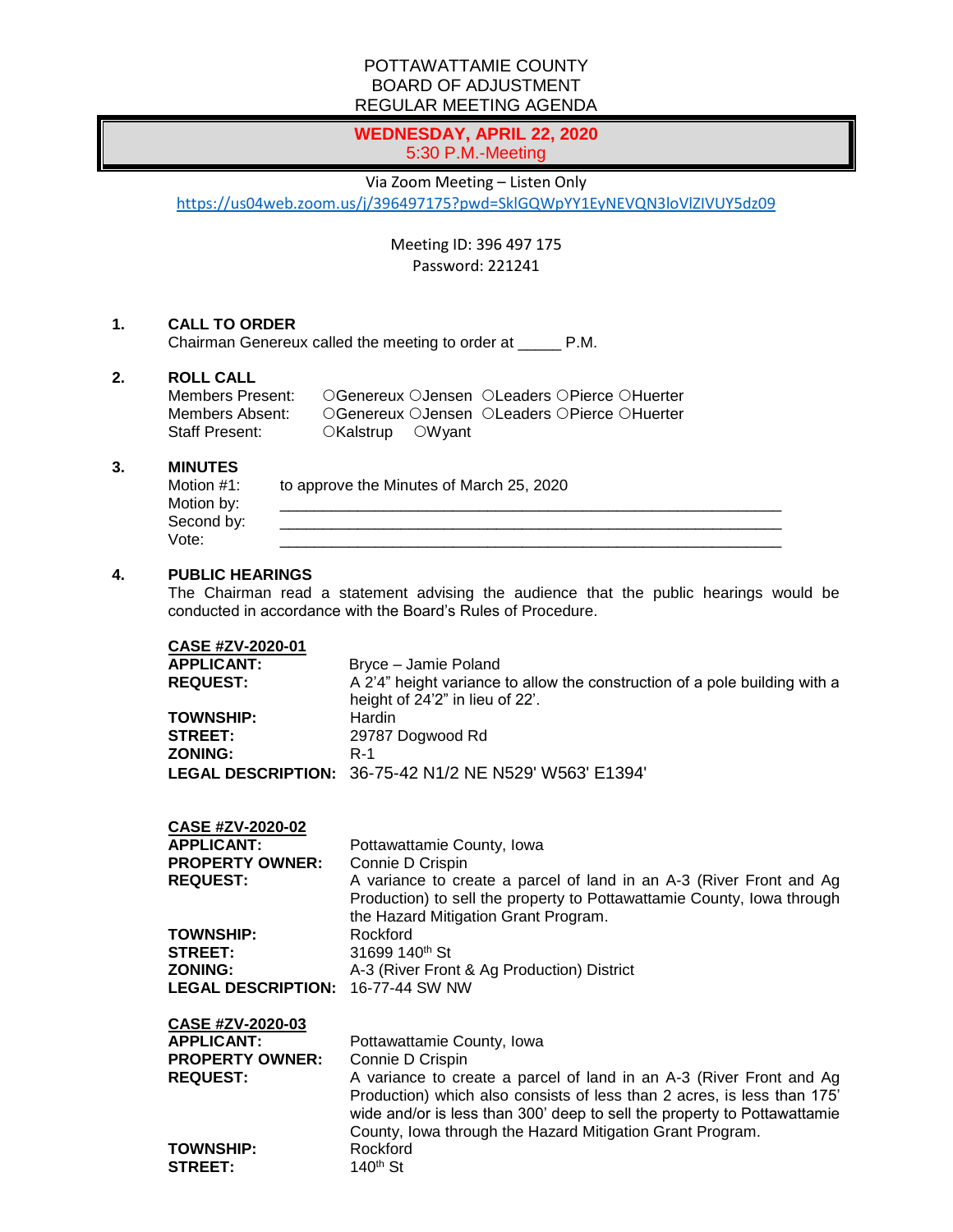| <b>ZONING:</b><br>LEGAL DESCRIPTION: 16-77-44 SW NW                                                                             | A-3 (River Front & Ag Production) District                                                                                                                                                                                                                                                                                                                       |
|---------------------------------------------------------------------------------------------------------------------------------|------------------------------------------------------------------------------------------------------------------------------------------------------------------------------------------------------------------------------------------------------------------------------------------------------------------------------------------------------------------|
| <b>CASE #ZV-2020-04</b><br><b>APPLICANT:</b><br><b>PROPERTY OWNER:</b><br><b>REQUEST:</b><br><b>TOWNSHIP:</b><br><b>STREET:</b> | Pottawattamie County, Iowa<br>Rockford Farms Inc.<br>A variance to create a parcel of land in an A-3 (River Front and Ag<br>Production) to sell the property to Pottawattamie County, Iowa through<br>the Hazard Mitigation Grant Program.<br>Rockford<br>31938 130th St                                                                                         |
| <b>ZONING:</b><br>LEGAL DESCRIPTION: 18-77-44 NE NE                                                                             | A-3 (River Front & Ag Production) District                                                                                                                                                                                                                                                                                                                       |
| CASE #ZV-2020-05<br><b>APPLICANT:</b><br><b>PROPERTY OWNER:</b><br><b>REQUEST:</b>                                              | Pottawattamie County, Iowa<br>Rockford Farms Inc<br>A variance to create a parcel of land in an A-3 (River Front and Ag<br>Production) which also consists of less than 2 acres, is less than 175'<br>wide and/or is less than 300' deep to sell the property to Pottawattamie<br>County, Iowa through the Hazard Mitigation Grant Program.                      |
| <b>TOWNSHIP:</b><br><b>STREET:</b><br><b>ZONING:</b><br>LEGAL DESCRIPTION: 18-77-44 NE NE                                       | Rockford<br>130 <sup>th</sup> St<br>A-3 (River Front & Ag Production) District                                                                                                                                                                                                                                                                                   |
| <b>CASE #ZV-2020-06</b><br><b>APPLICANT:</b><br><b>PROPERTY OWNER:</b><br><b>REQUEST:</b>                                       | Pottawattamie County, Iowa<br><b>Rockford Farms Inc</b><br>A variance to create a parcel of land in an A-3 (River Front and Ag<br>Production) which also consists of less than 2 acres, is less than 175'<br>wide and/or is less than 300' deep to sell the property to Pottawattamie                                                                            |
| <b>TOWNSHIP:</b><br><b>STREET:</b><br><b>ZONING:</b><br>LEGAL DESCRIPTION: 18-77-44 NE NE                                       | County, Iowa through the Hazard Mitigation Grant Program.<br>Rockford<br>$130th$ St<br>A-3 (River Front & Ag Production) District                                                                                                                                                                                                                                |
| CASE #ZV-2020-07                                                                                                                |                                                                                                                                                                                                                                                                                                                                                                  |
| <b>APPLICANT:</b><br><b>PROPERTY OWNER:</b><br><b>REQUEST:</b>                                                                  | Pottawattamie County, Iowa<br><b>Rockford Farms Inc</b><br>A variance to create a parcel of land in an A-3 (River Front and Ag<br>Production) which also consists of less than 2 acres, is less than 175'<br>wide and/or is less than 300' deep to sell the property to Pottawattamie<br>County, Iowa through the Hazard Mitigation Grant Program.               |
| <b>TOWNSHIP:</b><br><b>STREET:</b><br><b>ZONING:</b><br><b>LEGAL DESCRIPTION: 18-77-44 NE NE</b>                                | Rockford<br>130 <sup>th</sup> St<br>A-3 (River Front & Ag Production) District                                                                                                                                                                                                                                                                                   |
| CASE #ZV-2020-08<br><b>APPLICANT:</b><br><b>PROPERTY OWNER:</b><br><b>REQUEST:</b>                                              | Pottawattamie County, Iowa<br>Ellen Ruth Dilts Trust Et. Al.<br>A variance to create a parcel of land in an A-3 (River Front and Ag<br>Production) which also consists of less than 2 acres, is less than 175'<br>wide and/or is less than 300' deep to sell the property to Pottawattamie<br>County, Iowa through the Hazard Mitigation Grant Program. Program. |
| <b>TOWNSHIP:</b><br>STREET:<br><b>ZONING:</b>                                                                                   | Crescent<br>22926 Riverroad N<br>A-3 (River Front & Ag Production) District<br>LEGAL DESCRIPTION: 33-76-44 & 32-76-44 SW NW SECT 33 EXC N528' E825' & EXC<br>COMM 286.42'E NW COR THE40' S124.57' W40'N121.4' TO POB                                                                                                                                             |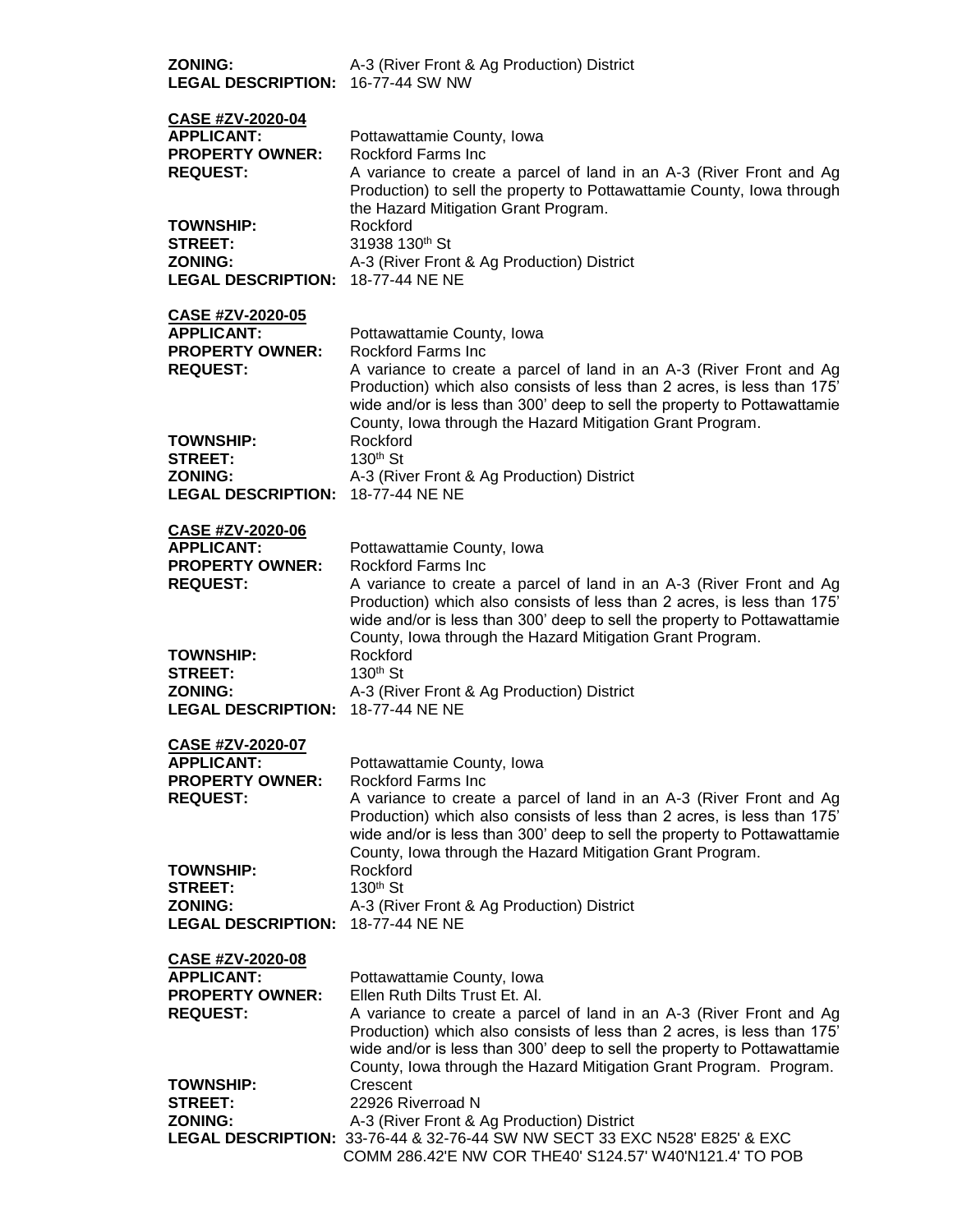### &32-76-44 PT SE NE COMM NE COR THS435.6' W364.77'N435.6' E366.39' TOPOB (PARCEL C)

| CASE #ZV-2020-09<br><b>APPLICANT:</b><br><b>PROPERTY OWNER:</b><br><b>REQUEST:</b><br><b>TOWNSHIP:</b><br><b>STREET:</b><br><b>ZONING:</b> | Pottawattamie County, Iowa<br><b>Gary Frost Trust</b><br>A variance to create a parcel of land in an A-3 (River Front and Ag<br>Production) which also consists of less than 2 acres, is less than 175'<br>wide and/or is less than 300' deep to sell the property to Pottawattamie<br>County, Iowa through the Hazard Mitigation Grant Program.<br>Crescent<br>25834 Meadowlark Loop<br>A-3 (River Front & Ag Production) District |
|--------------------------------------------------------------------------------------------------------------------------------------------|-------------------------------------------------------------------------------------------------------------------------------------------------------------------------------------------------------------------------------------------------------------------------------------------------------------------------------------------------------------------------------------------------------------------------------------|
| <b>LEGAL DESCRIPTION: 17-76-44 G/L 1</b>                                                                                                   |                                                                                                                                                                                                                                                                                                                                                                                                                                     |
| CASE #ZV-2020-10<br><b>APPLICANT:</b><br><b>PROPERTY OWNER:</b><br><b>REQUEST:</b>                                                         | Pottawattamie County, Iowa<br><b>Gary Frost Trust</b><br>A variance to create a parcel of land in an A-3 (River Front and Ag<br>Production) which also consists of less than 2 acres, is less than 175'<br>wide and/or is less than 300' deep to sell the property to Pottawattamie<br>County, Iowa through the Hazard Mitigation Grant Program.                                                                                    |
| <b>TOWNSHIP:</b><br><b>STREET:</b><br><b>ZONING:</b><br>LEGAL DESCRIPTION: 17-76-44 G/L 1                                                  | Crescent<br>Meadowlark Loop<br>A-3 (River Front & Ag Production) District                                                                                                                                                                                                                                                                                                                                                           |
| CASE #ZV-2020-11                                                                                                                           |                                                                                                                                                                                                                                                                                                                                                                                                                                     |
| <b>APPLICANT:</b><br><b>PROPERTY OWNER:</b><br><b>REQUEST:</b>                                                                             | Pottawattamie County, Iowa<br>Alan William Peterson, Tom - Toni Mackland Trust<br>A variance to create a parcel of land in an A-3 (River Front and Ag<br>Production) which also consists of less than 2 acres, is less than 175'<br>wide and/or is less than 300' deep to sell the property to Pottawattamie<br>County, Iowa through the Hazard Mitigation Grant Program.                                                           |
| <b>TOWNSHIP:</b><br><b>STREET:</b><br><b>ZONING:</b><br>LEGAL DESCRIPTION: 9-76-44 NE SW                                                   | Crescent<br>26659 Meadowlark Loop<br>A-3 (River Front & Ag Production) District                                                                                                                                                                                                                                                                                                                                                     |
| CASE #ZV-2020-12<br><b>APPLICANT:</b><br><b>PROPERTY OWNER:</b><br><b>REQUEST:</b>                                                         | Pottawattamie County, Iowa<br>Kenneth Lee - Jan C Schnack<br>A variance to create a parcel of land in an A-3 (River Front and Ag<br>Production) which also consists of less than 2 acres, is less than 175'<br>wide and/or is less than 300' deep to sell the property to Pottawattamie<br>County, Iowa through the Hazard Mitigation Grant Program.                                                                                |
| <b>TOWNSHIP:</b><br><b>STREET:</b><br><b>ZONING:</b><br><b>LEGAL DESCRIPTION:</b>                                                          | Crescent<br>26997 152 <sup>nd</sup> St<br>A-3 (River Front & Ag Production) District<br>10-76-44 NE NW                                                                                                                                                                                                                                                                                                                              |
| CASE #ZV-2020-13<br><b>APPLICANT:</b><br><b>PROPERTY OWNER:</b><br><b>REQUEST:</b>                                                         | Pottawattamie County, Iowa<br>Marty N - Rachel K Summy<br>A variance to create a parcel of land in an A-3 (River Front and Ag<br>Production) which also consists of less than 2 acres, is less than 175'<br>wide and/or is less than 300' deep to sell the property to Pottawattamie<br>County, Iowa through the Hazard Mitigation Grant Program.                                                                                   |
| <b>TOWNSHIP:</b><br><b>STREET:</b><br><b>ZONING:</b><br><b>LEGAL DESCRIPTION:</b>                                                          | Crescent<br>15273 Missouri Ave<br>A-3 (River Front & Ag Production) District<br>15-76-44 N400' W300' NE NW                                                                                                                                                                                                                                                                                                                          |